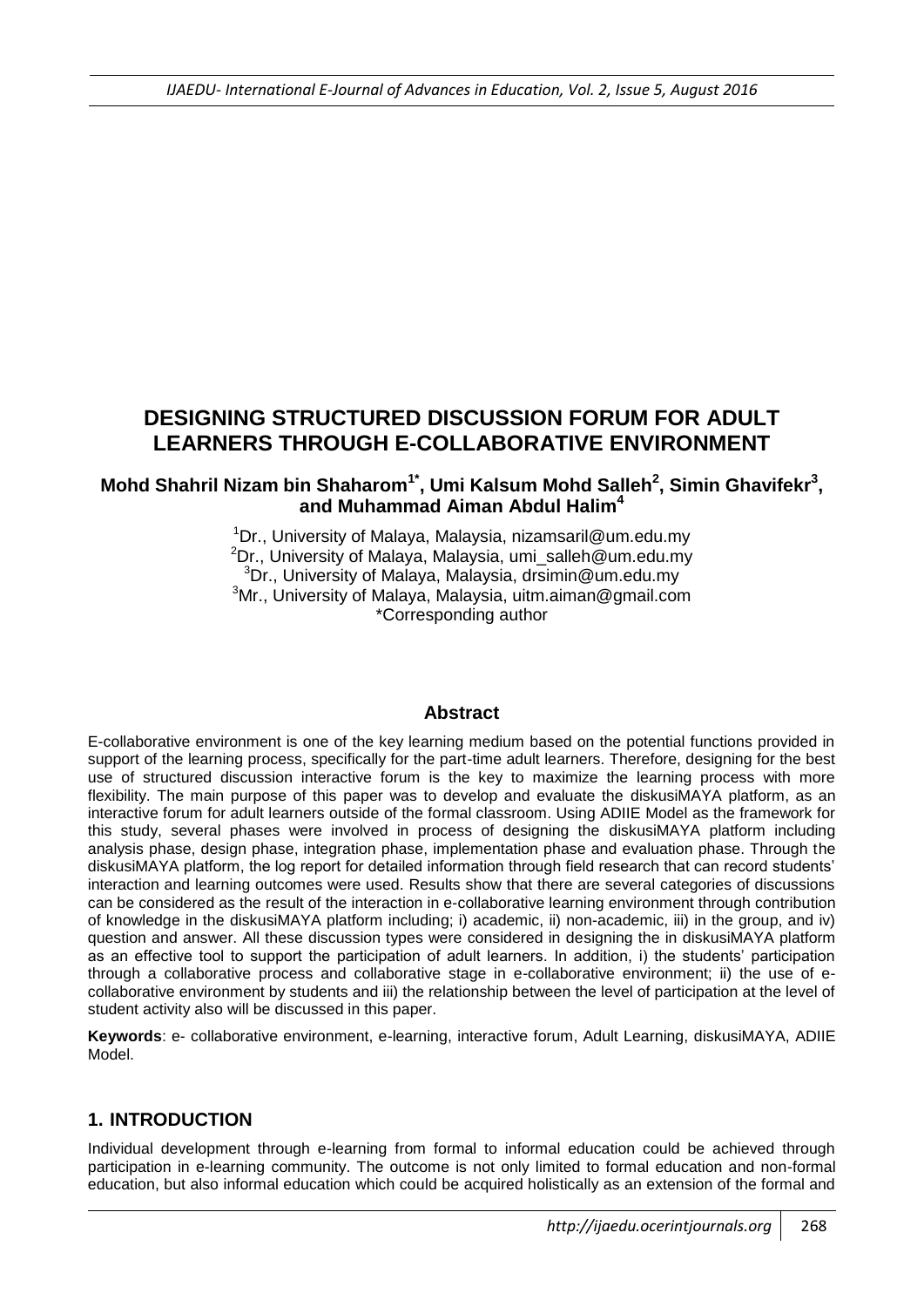non-formal education (Dib, 1988). According to Wang and Kang (2006), through formal elements and nonformal education will always involve the social presence. It is one of the three domains for online engagement should be understood that in addition to the presence of cognitive and emotive.

Learning will occur in e-learning community when the community is able to contribute in skills and proficiency development to meet a course requirement, workplace needs and enhance personal and social life experience through information sharing among community members. Communication and interaction among them is motivated by mutual benefits, commitment, intellectual, demographic similarities, hobbies, experiences or sharing of daily activities. This enables e-learning environment to shape a tool that enables two-way input and output processes in learning among the communities.

E-learning is a unique form of education as it saves cost and time. Today the use of e-learning is needed to support activities which are able to provide opportunities for participation among students. It is able to encourage individual to further his/her studies through educational programmes provided. Effective teaching methods and approaches could motivate individual to learn and share experiences outside of the formal learning session. Not all knowledge-based experiences could be shared formally or via exercise because sharing of such knowledge requires continuous maturity in creating and understanding the meaning of knowledge sharing to achieve an established objective (Lieb, 1991; Zaidatun et al., 2008).

This research will present information on formal, non-formal and informal learning combined together in the context of learner participation and the use of collaborative learning through an e-learning environment using heutagogy approach. This article summarizes by suggesting several considerations to improve and support innovative development through e-learning and formal learning based on adult learners undergoing part-time university course.

## **2. STATEMENT OF THE PROBLEM**

Interaction and collaborative process among learners for knowledge sharing is always needed especially in supporting learning process via web application (Huhns & Singh, 2005). This opportunity for continuous learning is able to encourage learners to further their studies and it does not only bring advantage in knowledge acquirement process, but also in ablity to socialize, interact, discuss and exchange opinions on an information even though they are physically separated in informal learning environment outside of classroom (Kurtus, 2005; Woodall, 2010). Situations in long-distance education in this age of technology require the use of ICT as a facilitating medium (AeU, 2010). However, for a web-based learning to be successful, learners should first strive to acquire as much skills as possible in using computer (Janarthini, 2007). The existence of such experience will ease the learner in furthering his/her studies with high motivation and self-confidence (Knowles, 1975; Lieb, 1991; Fidishun, 2000; Corley, 2008; Zaidatun et al., 2008).

Besides abilities in using technology tools as a catalyst for learning, the adult learning principles and strategies should also be taken into consideration. This is because such basic principles outline the differences between adult and children learning (Corley, 2008). The main difference between young adult and adult learners taking their degree is the time constraint, in which it becomes the main problem for adult learners taking part-time university course (Shaw & Giacquinta, 2000). This happen because time allocation for part-time students is divided to other matters which affect their daily lives (NCES, 2007).

Through heutagogy approach, flexibility in learning process is crucial where educator provide the sources but the learners design the real course outcome (Hase & Kenyon, 2001). Heutagogy is a self-learning approach which is based on andragogy practice and principles (Blaschke, 2012). In heutagogy approach, learners will examine their own learning process, reach to the process and question the validity of what they had learned. All these processes are based on the belief that educators should design the learning process to be more proactive instead of reactive (Eberle, 2009). The main role of educator in this process is to show learners that they are given the authority and that educator will only provide the resources only when asked or in necessary situation (Eberle, 2009). This allows learners to question and encourage inquisitiveness among them.

### **3. RESEARCH PURPOSE**

The purpose of this research is to observe the knowledge construction opportunities that occur in e-learning environment through the use of e-collaborative design and heutagogy approach using the forum as one of the activities in e-learning.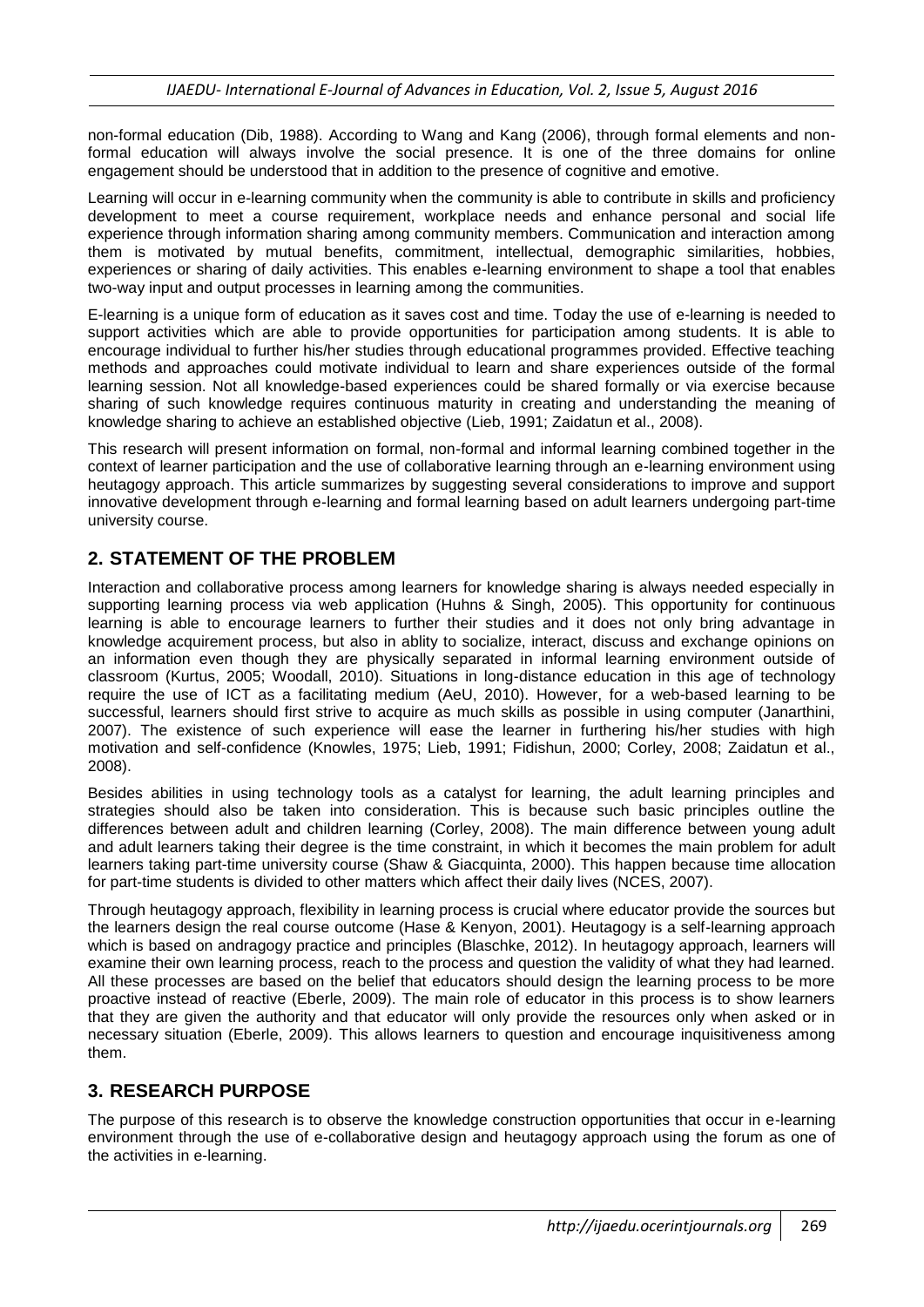### **3.1. Research Objectives**

1. To investigate how heutagogy approach could influence learners' social attendance in e-learning environment.

2. To investigate types of learning interaction which are able to construct knowledge in e-learning environment.

### **4. RESEARCH METHODOLOGY**

This study was conducted using field research design, which focuses on the use of diskusiMAYA platform developed as an e-learning environment. The basic structure of these platforms use MOODLE framework, but researchers have added several technical functions which can facilitate in this study. Based on existing requirements and selected methodology, the design process of diskusiMAYA platform was done systematically and with focus on achieving the research objectives by dividing the design description into two main components (i.e. technical design and teaching design) as shown in Figure 1.



**Figure 1.** Use of ADIIE for Technical Function Integration Process in diskusiMAYA Platform

Users that were selected as respondents for this research were adult students which credentials and levels are established by Malaysian Qualifications Framework (MQF), namely Bachelor's Degree in level 6. The respondents are from second year and above from institutions with part-time long distance programme (offshore programme: part-time programme on weekends), regardless of the area of studies throughout the research semester (either from humanities, science or technical). Such respondent scope was selected as they have basic exposure on the use of Internet and experience in using e-learning in their previous courses. This research was conducted in two separate semesters, which is in semester 2, 2009/2010 session (research semester 1) and semester 1, 2010/2011 session (research semester 2). **Figure 2** shows the setting in the implementation phase.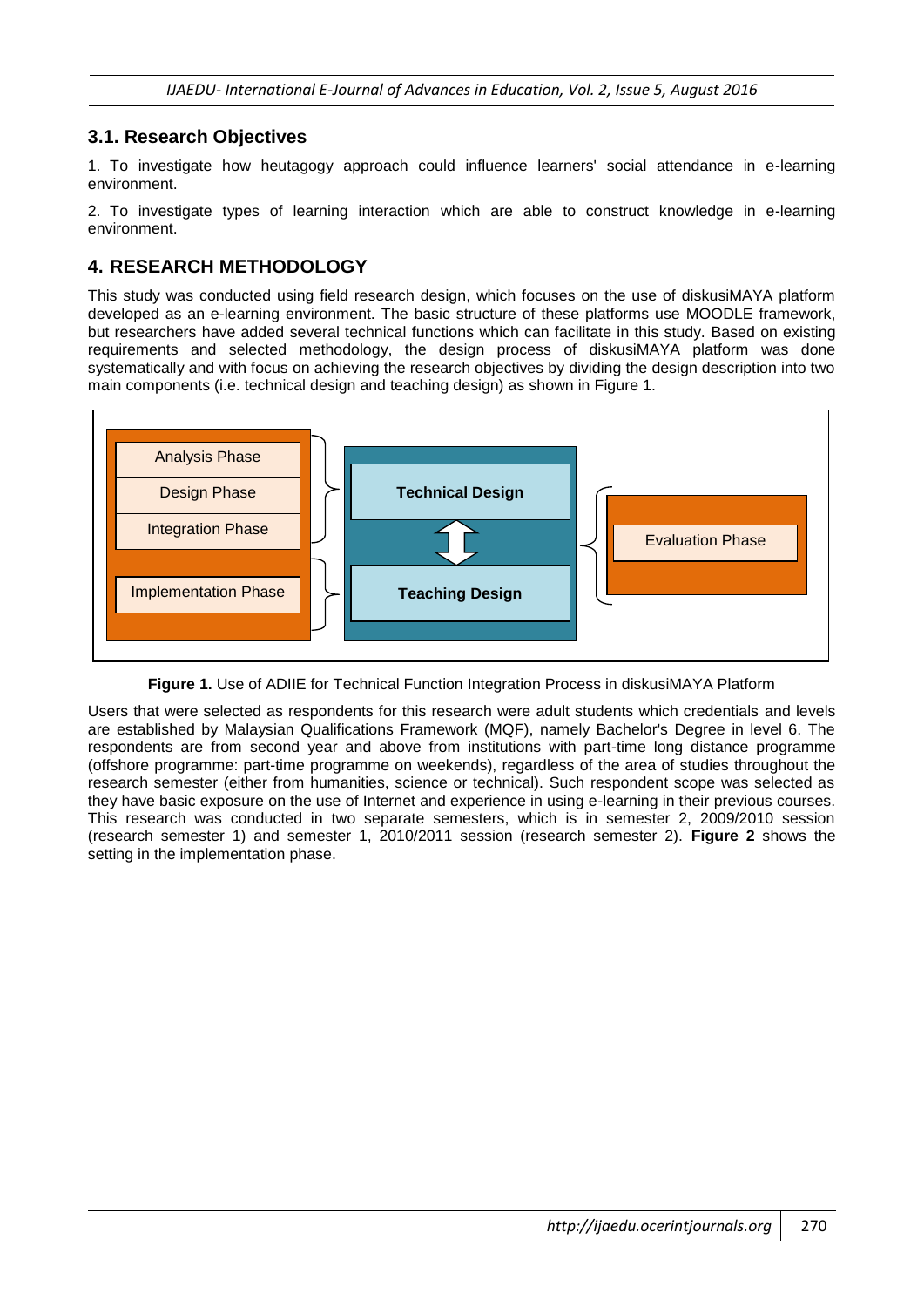

**Figure 2.** During The Implementation Phase.

Researchers are able to conduct continuous observation since findings for this research are generated by meta-data in e-learning environment which recorded learner interactions. Yan et al. (2003) and Conole (2008) stated that an e-learning is a field. Meanwhile, according to Bailey (2006), a field study is a systematic research especially involving interaction and observation conducted for a long term in daily life.

This research had first designed forum activities by considering every domain from Wang and Kang model (2006) into every course aspect and considering respondent background with such characteristics: i) adults and taking part-time course; and ii) majority of the respondent are not competent in using the Internet. **Figure 3** illustrates how these finding reports are structured via the use of Salmons collaborative taxonomy (2011) and modification of online participation domain (Wang and Kang, 2006).



**Figure 3.** Interaction Forum Design in diskusiMAYA Platform.

According to Li, Dong and Huang (2011), in a study looking at the importance of structuring e-learning through collaborative support the use of online applications, they have found that the competency of collaborative and communication activities carefully planned with the community involvement, is the most important part and suitable with the current generation of students. Focus was given on the findings from collaborative learning stages by respondents in diskusiMAYA platform, which was categorized into four forums which are modified activities from the original online participation domain (Wang and Kang, 2006). It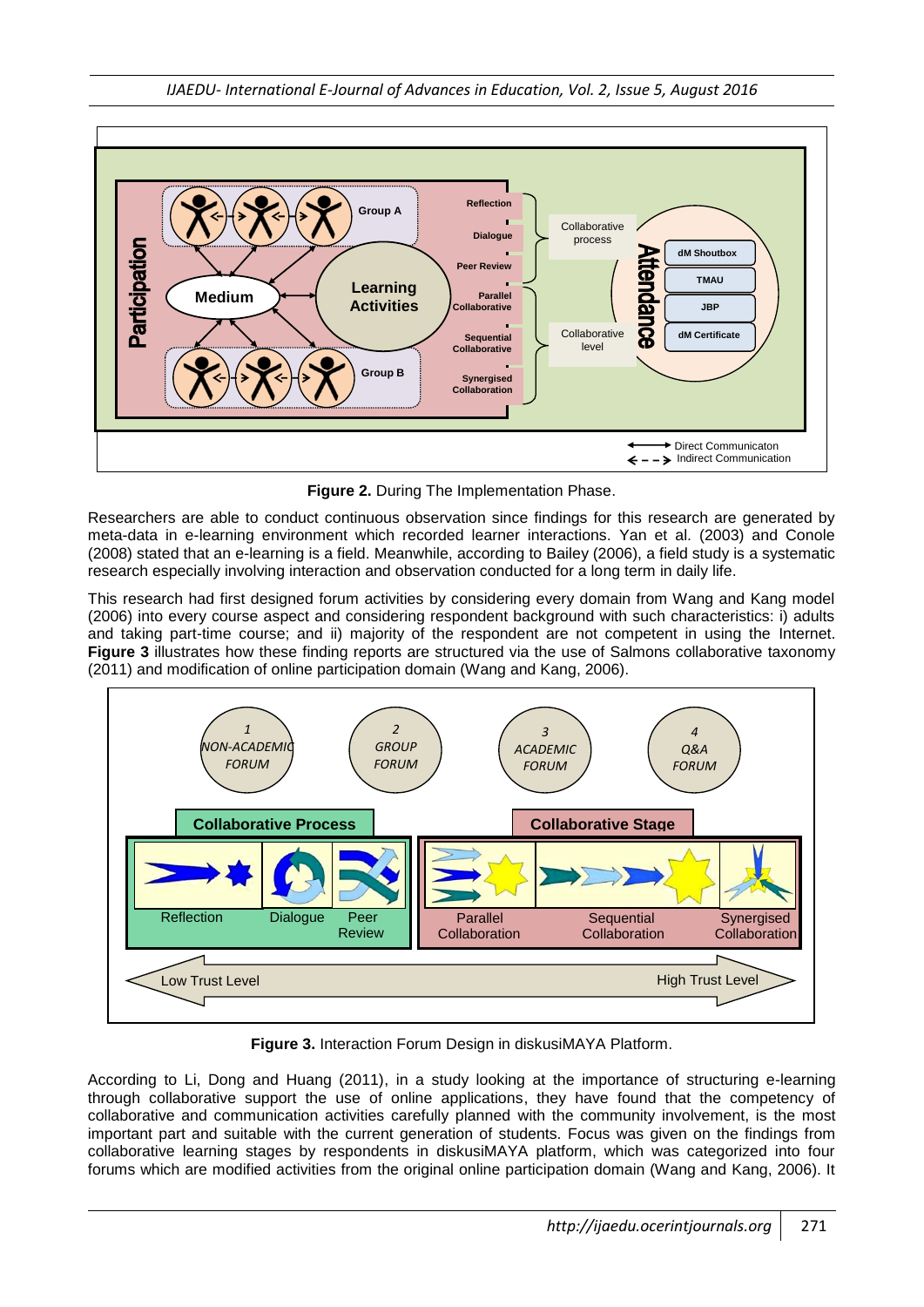was refined in Table 1 on types of interaction provided through the use of the forums in diskusiMAYA platform.

| i ypcs or interaction through Oraquar Ose or i orunis in diskusilvi/TIAT lationin. |                         |                            |  |  |
|------------------------------------------------------------------------------------|-------------------------|----------------------------|--|--|
| <b>Type of Interaction</b>                                                         | <b>Requirement</b>      |                            |  |  |
|                                                                                    | <b>With Requirement</b> | <b>Without Requirement</b> |  |  |
| <b>Academic Related</b>                                                            | $\sqrt(6)$              | $\sqrt(2)$                 |  |  |
| Non-academic Related                                                               | X(3)                    | √ (1`                      |  |  |
| <b>Group Discussion</b>                                                            | (5)                     | (4                         |  |  |

| Table 1.                                                                    |
|-----------------------------------------------------------------------------|
| Types of Interaction through Gradual Use of Forums in diskusiMAYA Platform. |

*Notes:*

*i) √ = Interaction chosen by the researchers after discussion with the course lecturer and consideration on respondent's background.*

*ii)* X *= Interaction not chose by the researchers due to direct relation with course LO and agreement with research organization authorities.*

*iii*) Numbers in brackets are the stages of interaction through forum which gradually started. Number 1 was the *earliest forum opened and number 6 was the last forum opened.*

Primary objective of a field study is to understand daily life from perspective of those within environment or social group which could be interesting for the researcher (Bailey, 2006). Field study could also be classified as a continuous research due to long period of data collection, which could take from few months to years (Bailey, 2006; Conole, 2008). Figure 4 explains the conceptual framework of this study. The description for type of activities is as follows:

#### **i) Non-academic Interaction**

The first interaction activity had started from early semester until the second week in preparation for the next activity. It provides opportunities for students with fewer competencies in e-learning usage to practice and share with the use of one medium. The existence of non-academic activities and academic oriented learning systems can enhance interaction and knowledge of students (Wang dan Kang, 2006; Li, Dong, dan Huang, 2011; Du *et al.*, 2013). These learning activities can indirectly promote academic activities through nonoriented academic activities.

#### **ii) Academic Interaction**

After the experience of using technology medium in non-academic forum, academic interaction was introduced between the second and third week to promote the next learner interaction. This stage of interaction is still not critical as it allows learners to share knowledge gained from the course without any specific requirement.

#### **iii) Group Interaction**

Simultaneously, after their experience with two interaction design, group interaction was introduced to enable learners to interact only with their group members without interference from other group. It was started as soon as learners are divided into groups as early as the first week. They are able to discuss about their tasks in private in this section.

#### **iv) Q&A Interaction**

Q&A interaction is a room for learners to evaluate group tasks done by their peers. It was opened from 1 to 2 weeks starting from the last class after presentation session was completed. All learners have equal opportunity to ask, comment and constructive suggestion as well as providing attachment of articles, documents or other references as sources for their comments.

Every guideline must be aligned with the learning activities. This is because all activities are the product of planning in the course LO document. Every guideline was prepared beforehand so as the learners are aware of the limits for their participation according to their current programmes.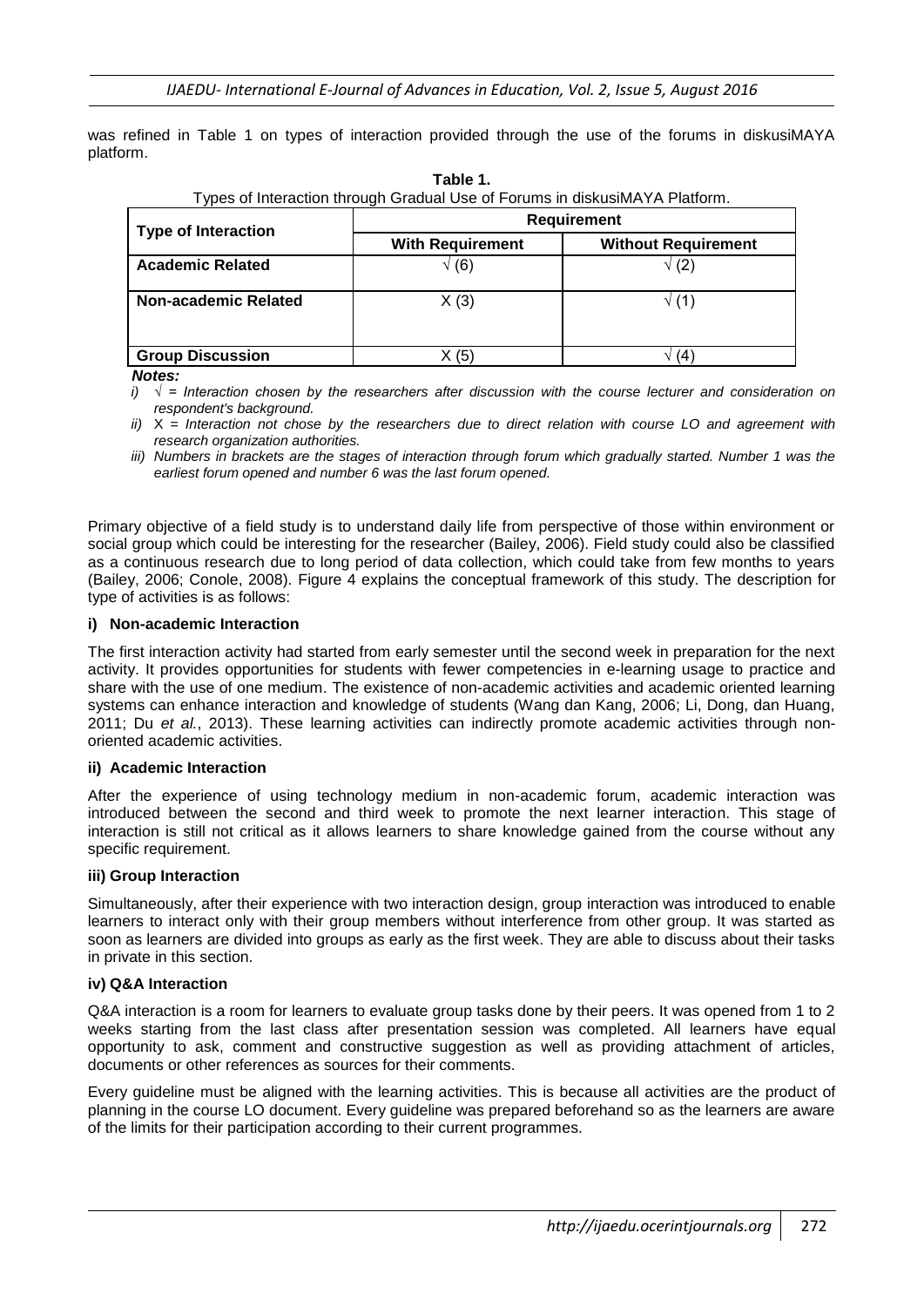

**Figure 4.** Conceptual Framework.

For maximum participation, researchers had established gradual time allocation for the use of each forum, as the gradual arrangement of interaction could encourage respondents to follow the activities as well as maintaining their interest to learn throughout the semester. Such activities provide rooms and opportunities for them to widen their learning process without the constraint of place and time through the use of webbased learning environment. Table 2 illustrates the duration for activities that was shown in the conceptual framework.

| Duration for Activities. |                           |                     |                 |  |
|--------------------------|---------------------------|---------------------|-----------------|--|
| No                       | Time                      | <b>Time Started</b> | <b>Duration</b> |  |
|                          | Beginning of the semester | Week $1@2$          | 13-14 weeks     |  |
|                          | Early-Middle Semester     | Week $2@3$          | 12-13 weeks     |  |
|                          | Late Semester             | Week 10 to 14       | 1-2 weeks       |  |

|  | Table 2.                |
|--|-------------------------|
|  | Duration for Activities |

# **5. RESEARCH FINDINGS**

diskusiMAYA platform used throughout the semester had provided collaborative tools through the use of forums. The use of forums was shaped by several categories namely Academic Forum, Non-Academic Forum, Group Forum and Q&A Forum. The use of every forum serves to support new knowledge construction through formal, non-formal and indirect learning.

Construction of new knowledge through formal learning could be seen from participation in collaborative tools such as Academic Forum, Q&A Forum and Group Forum. On the other hand, non-formal learning could be seen from participation in Non-academic Forum and Group Forum. Meanwhile, informal learning could be seen from attendance in all collaborative tools that are present in diskusiMAYA platform.

In the first research semester, through the Academic Forum activity report, researchers found that only 14 (37.8%) respondents are active in giving comments (observe and post) while 32 (86.5%) respondents prefer to only observe the comments (observe). However, there are 5 (13.5%) respondents that did not join the activity at all. From the activity report of Q&A Forum, researchers found that 35 (94.6%) respondents are active in giving comments (observe and post). However, there are 2 (5.4%) respondents that did not join the activity at all. Findings from the Non-academic Forum show that 23 (62.2%) respondents had observed the comments (observe) and 14 (37.8%) respondents did not participate in the activity. Meanwhile, findings from interaction in Group Forum shows 17 (45.9%) active observer (observe) while from that 17, 13 (35.1%) had given comments (observe and post). However, 20 (54.1%) respondents did not participate in the activity at all. All the information is presented in Table 3.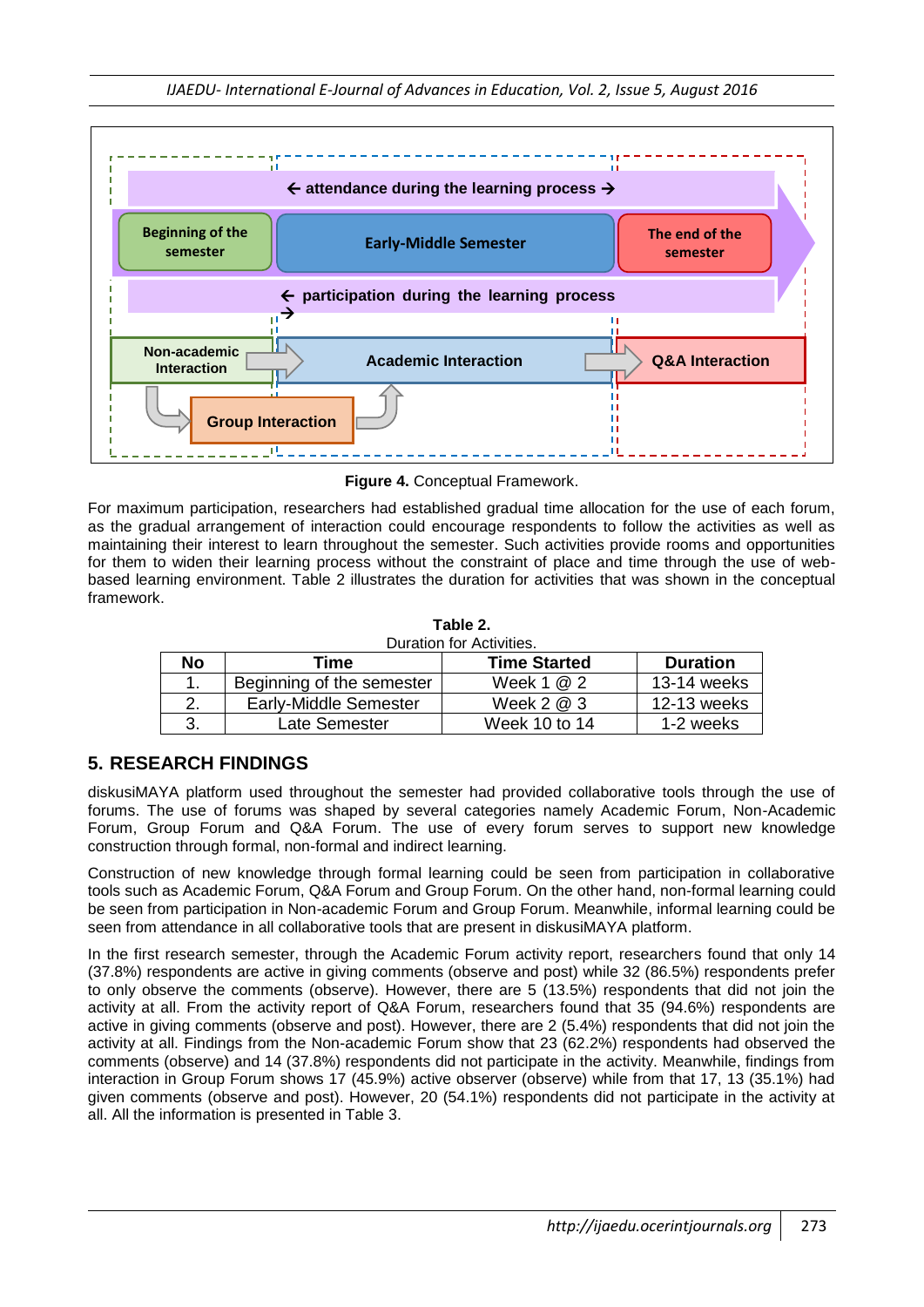| Forum interaction throughout 14 Lecture vveeks for Respondents in First Research Semester (37<br>respondents) |                |                 |                     |                   |
|---------------------------------------------------------------------------------------------------------------|----------------|-----------------|---------------------|-------------------|
| Collaborativ                                                                                                  | <b>Q&amp;A</b> | <b>ACADEMIC</b> | <b>NON-ACADEMIC</b> | <b>GROUP</b>      |
|                                                                                                               | <b>FORUM</b>   | <b>FORUM</b>    | <b>FORUM</b>        | <b>FORUM</b>      |
| e Tool in dM                                                                                                  | (Respondents   | (Respondents    | (Respondents        | (Respondents      |
|                                                                                                               | Involved)      | Involved)       | Involved)           | <i>Involved</i> ) |
| <b>Observing</b>                                                                                              | 36             | 32              | 23                  | 17                |
| <b>Activity</b>                                                                                               | (97.3%)        | (86.5%)         | (62.2%)             | $(45.9\%)$        |
|                                                                                                               |                |                 |                     |                   |

**Table 3.** Forum Interaction throughout 14 Lecture Weeks for Respondents in First Research Semester (37

For the second research semester as presented in Table 4, findings from Academic Forum shows that all respondents have participated (observe and post) in the forum activity. In the Q&A Forum, all respondents have observed (observe) activity in the forum while only 5 (45.5%) had given their comments (observe and post). Research finding from the interactions and forum posts had found that respondents with most activities (observe and post) in the academic-related forums (Academic Forum and Q&A Forum) are those who perform well in the multimedia development course assessment that he/she attended. For interaction in the Non-academic Forum, almost all respondents are involved with at least observing (observe) activity in the forum except for only one (9.1%) respondent who was not involved in the activity. For interaction in Group Forum, 8 (72.7%) respondents were actively involved in giving response (observe and post). From the total number of 11 respondents, 10 had entered the forum only to observe (observe).

| Forum Interaction throughout 14 Lecture Weeks for Respondents in Second Research Semester (11 |                |                 |                     |              |  |
|-----------------------------------------------------------------------------------------------|----------------|-----------------|---------------------|--------------|--|
|                                                                                               | respondents)   |                 |                     |              |  |
| <b>Collaborativ</b>                                                                           | <b>Q&amp;A</b> | <b>ACADEMIC</b> | <b>NON-ACADEMIC</b> | <b>GROUP</b> |  |
|                                                                                               | <b>FORUM</b>   | <b>FORUM</b>    | <b>FORUM</b>        | <b>FORUM</b> |  |
| e Tool in dM                                                                                  | (Respondents   | (Respondents    | (Respondents        | (Respondents |  |
|                                                                                               | Involved)      | Involved)       | Involved)           | Involved)    |  |
| Observing                                                                                     | 11             | 11              | 11                  | 10           |  |
| <b>Activity</b>                                                                               | (100%)         | (100%)          | $(100\%)$           | $(90.9\%)$   |  |
| <b>Participating</b>                                                                          | 5              | 11              | 10                  | 8            |  |
| <b>Activity</b>                                                                               | (45.5%)        | $(100\%)$       | (90.9%)             | (72.7%)      |  |

**Table 4.**

From this research, relationship between the presence of respondent types on the use of forum was also considered by observing the types of respondent present throughout the research. By using diskusiMAYA questionnaire on 84 respondents, researchers identified the existence of 'Witnesses Learners', 'Social Learners' and 'Active Learners'. From Table 5, significant positive correlation could be seen between 'presence of witnesses learners' and 'use of forum' with 0.224 at  $\alpha$  = 0.01.

| Table 5.<br>Correlation between the Presence of Witnesses Learners on the Use of Forum. |                            |                                                    |                     |
|-----------------------------------------------------------------------------------------|----------------------------|----------------------------------------------------|---------------------|
| <b>Correlation</b>                                                                      |                            | <b>Presence of</b><br>Witnesses<br><b>Learners</b> | <b>Use of Forum</b> |
| Presence of <i>Witnesses</i>                                                            | <b>Pearson Correlation</b> |                                                    | .224                |
| Learners                                                                                | Sig. (2-tailed)            |                                                    | .042                |
|                                                                                         | N                          | 84                                                 | 84                  |
| Use of Forum                                                                            | <b>Pearson Correlation</b> | .224                                               |                     |
|                                                                                         | Sig. (2-tailed)            | .042                                               |                     |
|                                                                                         | N                          | 84                                                 | 84                  |

*\*\*. Significant correlation at 0.01 level (2-tailed).*

From Table 6, significant positive correlation could be seen between 'presence of social learners' and 'use of forum' with 0.331 at  $\alpha = 0.01$ .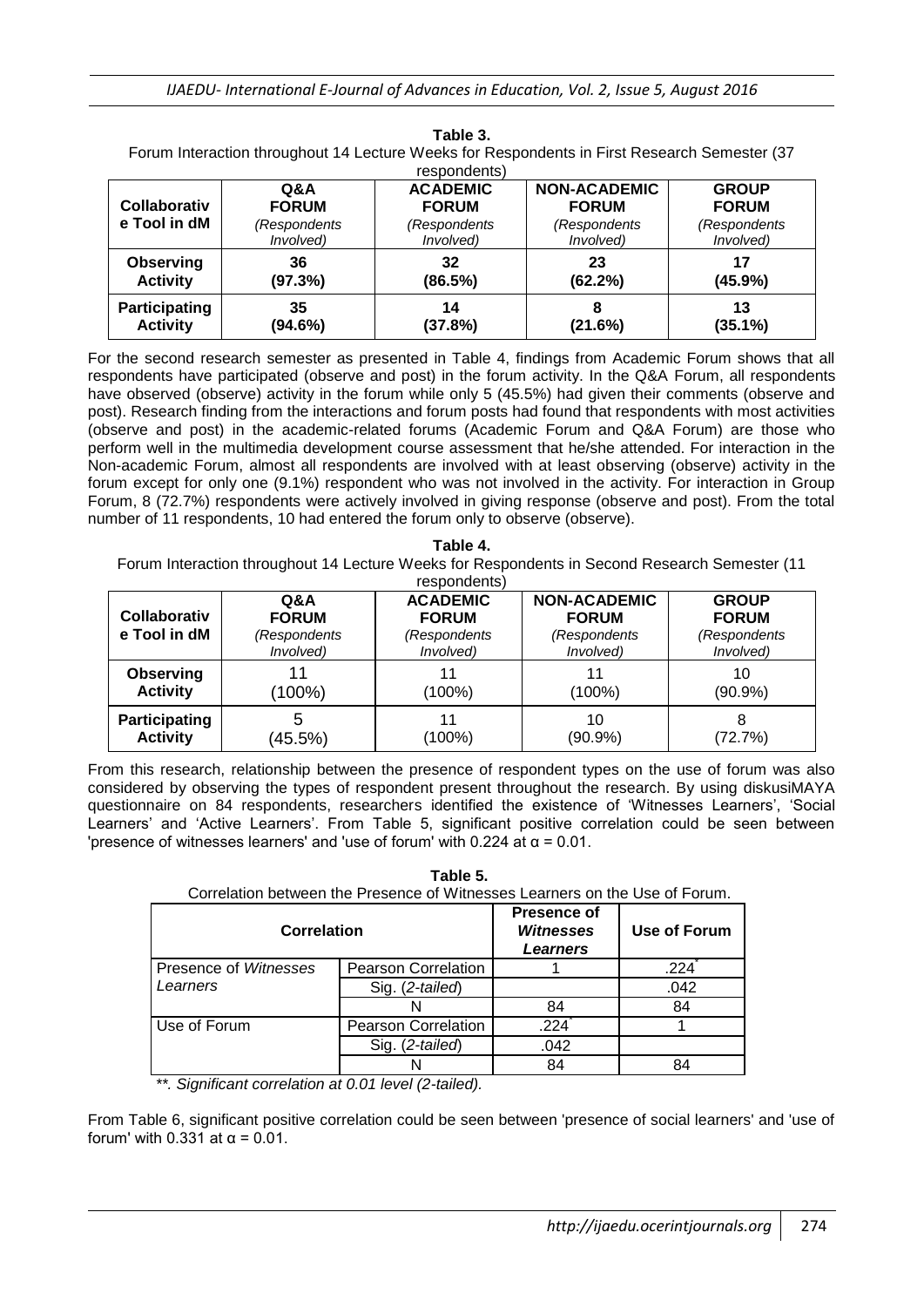| Correlation between the Presence of Social Learners on the Use of Forum. |                            |                                                        |              |
|--------------------------------------------------------------------------|----------------------------|--------------------------------------------------------|--------------|
| <b>Correlation</b>                                                       |                            | <b>Presence of</b><br><b>Social</b><br><b>Learners</b> | Use of Forum |
| Presence of Social                                                       | <b>Pearson Correlation</b> |                                                        | .331         |
| Learners                                                                 | Sig. (2-tailed)            |                                                        | .002         |
|                                                                          |                            | 84                                                     | 84           |
| Use of Forum                                                             | <b>Pearson Correlation</b> | .331                                                   |              |
|                                                                          | Sig. (2-tailed)            | .002                                                   |              |
|                                                                          |                            | 84                                                     | 84           |

**Table 6.**

*\*\*. Significant correlation at 0.01 level (2-tailed).*

From Table 7, significant positive correlation could be seen between 'presence of active learners' and 'use of forum' with 0.334 at  $\alpha$  = 0.01.

**Table 7**

| Correlation between the Presence of Active Learners on the Use of Forum. |                            |                                          |              |
|--------------------------------------------------------------------------|----------------------------|------------------------------------------|--------------|
| <b>Correlation</b>                                                       |                            | <b>Presence of</b><br>Active<br>Learners | Use of Forum |
| Presence of Active                                                       | <b>Pearson Correlation</b> |                                          | .334         |
| Learners                                                                 | Sig. (2-tailed)            |                                          | .001         |
|                                                                          |                            | 84                                       | 84           |
| Use of Forum                                                             | <b>Pearson Correlation</b> | .334                                     |              |
|                                                                          | Sig. (2-tailed)            | .001                                     |              |
|                                                                          |                            | 84                                       | 84           |

Correlation between the Presence of Active Learners on the Use of Forum.

*\*\*. Significant correlation at 0.01 level (2-tailed).*

### **6. DISCUSSION**

This research had confirmed the existence of 4 types of respondents throughout the e-learning process in the semester, namely:

- i) Participants that did not participate (missing in action learners),
- ii) Participants that observe (witnesses learners),
- iii) Social participants (social learners); and
- iv) Active participants (active learners).

From Pearson correlation analysis, relationship between the presence of these groups on forum usage were also obtained, in which all groups have moderately strong and positive relationship with the presence of Witnesses' Learners group and use of forum ( $r=0.224$  at the level  $\alpha = 0.01$ ) while presence of Social Learners group and use of forum ( $r=0.331$  at  $\alpha = 0.01$ ) and presence of Active Learners and use of forum ( $r=0.331$  at the level  $\alpha = 0.01$ ). From those three correlations, it was found that presence of 'active learners' respondents have the significant positive correlation higher than 'witnesses learners' and 'social learners'. This gives important information on direct relationship between active respondents with the use of forum in diskusiMAYA platform. Next, significant positive correlation shows that the presence of 'witnesses' learners' is higher compared to 'social learners'. It shows that forums are used more by respondents who observe information compared to respondents who underwent social activities.

This shows that community support is really needed in an adult e-learning as stated by O'Neil (2006) that community roles are needed even though it will change with time. All collaborative learning activities through asynchronous communication interaction could be shown by the use of forum function which was shaped by this respondent group. Academic result obtained from the multimedia development course had proven that most active respondent in diskusiMAYA platform with higher point generated through The Most Active User function will achieve excellent result. Discussions for ongoing forum in online learning can describe that interactivity is a feature of the most important factors that have an impact on learning.

Observation was done on each forum in diskusiMAYA platform in which the findings had shown that every course in adult e-learning will consist of the following respondent groups: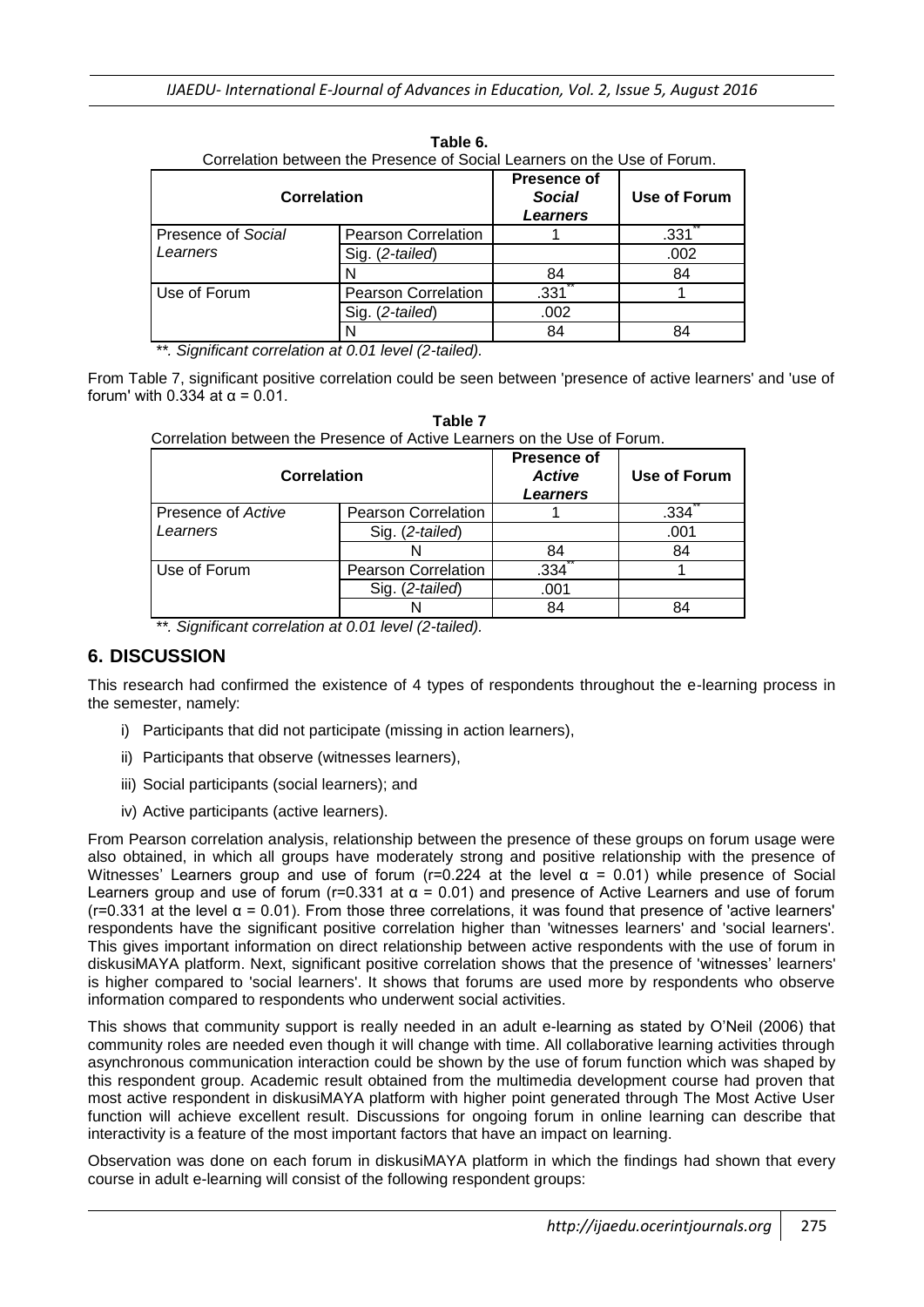i) Quadrant 1 (participants that did not join): Respondents that did not participate at all in diskusiMAYA platform;

- ii) Quadrant 2 (participants that observe): Respondents that like to observe on-going discussion;
- iii) Quadrant 3 (social participants): Respondents that participate in social discussion; and
- iv) Quadrant 4 (active participants): Respondents that actively participate in any discussion.

These respondents group could be associated with interaction with courses and their interpersonal characteristics to support their learning. From Figure 5, researchers categorized quadrant 1 and quadrant 2 as respondent group with tendency to learn individually. On the other hand, quadrant 3 and quadrant 4 is categorized as respondent group with tendency to learn collaboratively.



**Figure 5.** Categorization of Participant Interaction in e-learning.

From this figure, researchers found that at the second stage, relationship was found to exist between individual learning and collaborative learning. This shows that of an adult learner had read the content of a forum, probability of joining the social discussion is high. Figure 6 shows second and third quadrant which is in second stage there are the transition between non-participating users to active user.

For respondents that are not active in diskusiMAYA platform, but achieve good course result, they stated that they will join a discussion if they had read it. From that relationship, it shows that adult learners are encouraged to use e-learning as an effective way of learning in their community with the presence of useful input.

From the second quadrant, if the adult learners have the experience either in form of e-learning knowledge or skills, he/she will be able to contribute to new knowledge when another respondent read about the new information. The probability for one to join a social discussion is high as he/she had known about the information that was read. High participation will give basic experience for the next learner to continue learning. Second quadrant and third quadrant, which are in second stage are categorized as transitional quadrant which is important in shaping user that did not participate (witnesses learners) to be transformed into active learners.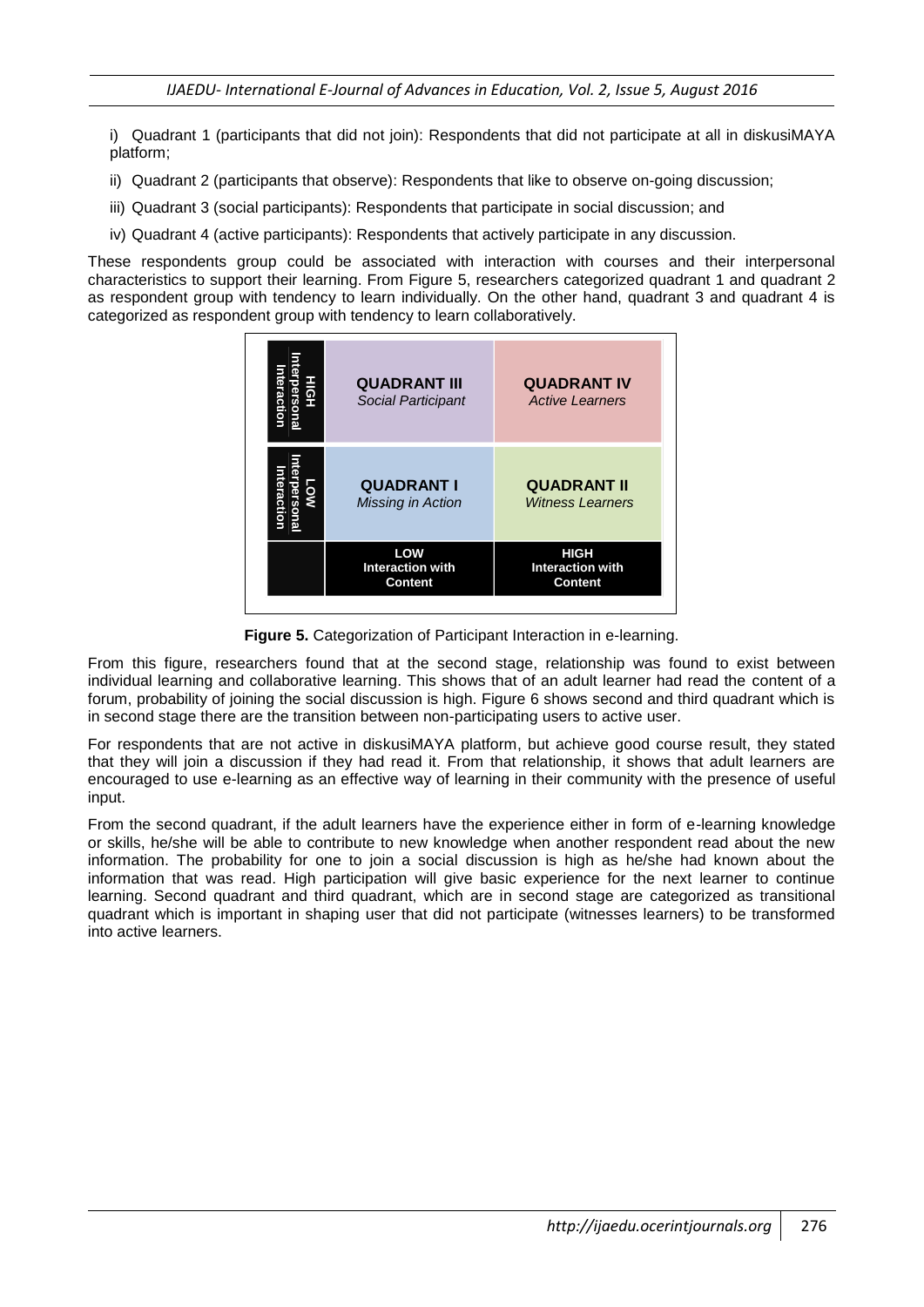

**Figure 6.** Relationship between Individual Preparation and Collaborative Learning in diskusiMAYA Platform.

With regard to user attendance in e-learning, no direct depiction could be given on the amount of interactions. This is because even though with small number of participant, interaction could still occur in which continuous learning could happen in diskusiMAYA platform. Types of interaction are not a requirement to ensure respondents participation in the activities. Research findings show that even though conditional activities were conducted on small number of participant, not all of them will contribute by participating in activities as determined. There will be those who will only observe and read without giving any additional comment.

Next, through Collaborative Taxonomy (Salmons, 2011), researchers found that first and second categories namely 'Reflection' and 'Dialogue' are the most generated interaction, while the most difficult interaction to be established in diskusiMAYA platform is interaction at stage 6 namely 'Synergized Collaboration'. 'Synergized Collaboration' requires the highest level of active participation from all competent group members using intermediary medium by regularly conducting critical discussion. Among the limitation that could be identified is due to different occupational background, imbalance of technical skills in meeting the course LO such as developing educational software and lack of reading, in which majority of the respondents are not active in attaching reading materials as reference in discussions.

### **7. CONCLUSION**

The findings had achieved the research objectives which show that design of learning environment for groups of adult learners undergoing part-time course should have interaction elements involving academic interaction, non-academic interaction, group discussion and question and answer activities. It focuses on individual development and learning that occur within community through the use of e-learning. Indirectly, it could also unite all element of formal, no-formal and informal learning through the design of e-learning. Heutogogy design in e-learning environment could support respondents' learning activities along with interaction strategies for participation in learning activities and maintaining attendances in e-learning. Through diskusiMAYA platform, learning elements, learning opportunities, and experience sharing via gradual forum, learners were encouraged to continue their online learning.

### **REFERENCE LIST**

Asia e University-AeU (2010). Dasar E-Pembelajaran Negara (DePAN) Untuk Institusi Pengajian Tinggi. Diperolehi pada November 11, 2010 dari http://psa.edu.my/v4/images/stories/UTM/Promosi/Dasar%20e%20Pendidikan%20Negara%5B1%5D. pdf

Bailey, C. A. (2006). A Guide to Qualitative Field Research. Diperolehi pada Jun 26, 2010 dari http://www.sagepub.com/upm-data/13574\_Bailey\_Chapter\_1.pdf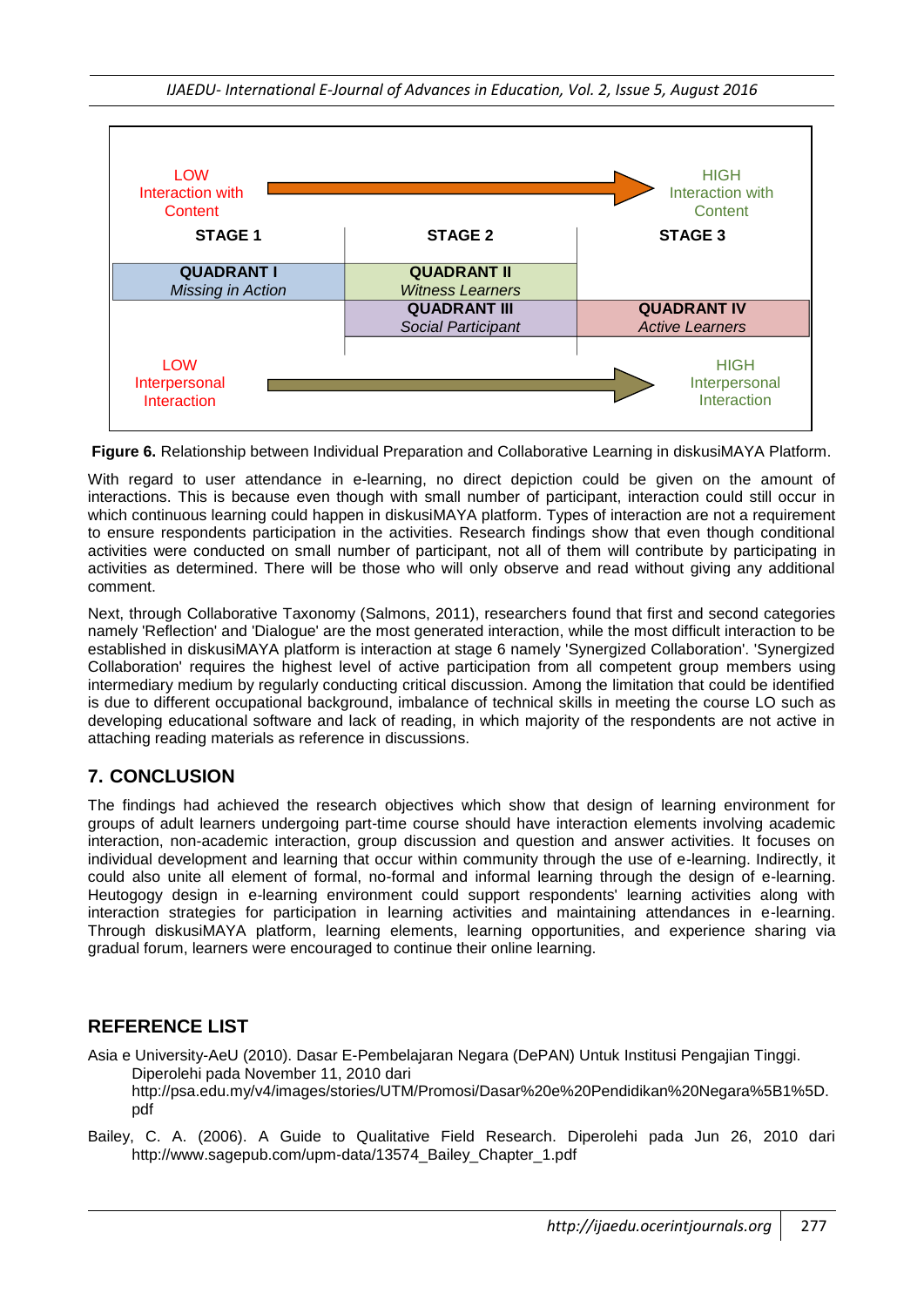- Blaschke, L. M. (2012). Heutagogy and Lifelong Learning: A Review of Heutagogical Practice and Self-Determined Learning. Diperolehi pada Feb 24, 2016 dari http://files.eric.ed.gov/fulltext/EJ979639.pdf
- Burgess, J. (2008). Is A Blended Learning Approach Suitable For Mature, Part-Time Finance Students?. The Electronic Journal of e-Learning, 6 (2), 131-138. Diperolehi pada April 26, 2009, dari www.ejel.org
- Choy, S. (2002). Findings from the Condition of Education 2002: Nontraditional Undergraduates. National Center for Education Statistics, Institute of Education Sciences, U.S. Department of Education. Washington, DC
- Clark, R. C. & Mayer, R.E. (2003). E-learning and the Science of Instruction. San Francisco: Jossey-Bass/Pfeiffer.
- Corley, M. A. (2008). Adult Learning Theories. Diperolehi pada Ogos 3, 2009 dari http://www.calproonline.org/documents/AdultLearningTheoriesFinal.pdf
- Cristophe, M. M., Thomas, J. A., & Runnels, M. K. (2004). Raising The Bar: Encouraging High Level Thinking In Online Discussion Forums. Roeper Review, 26 (3), 166-171.
- Davis, M. H. & Harden, R.M. (2001). E is for Everything Elearning? Medical Teacher, 23, 441-444.
- Dib, C.Z. (1988). Cooperative Networks in Physics Education Conference Proceedings 173. American Institute of Physics, New York. 300-315. Diperolehi pada Disember 17, 2009 dari http://www.technedib.com.br/downloads/6.pdf
- Du, Z., Fu, X., Zhao, C., Liu, Q., and Liu, T. (2013). Interactive and Collaborative E-Learning Platform with Integrated Social Software and Learning Management System. *Proceedings of the 2012 International Conference on Information Technology and Software Engineering. 212* (2). DOI: 10.1007/978-3-642- 34531-9\_2.
- Eberle, J. (2009). Heutagogy: What Your Mother Didn't Tell you About Pedagogy and the Conceptual Age. Proceedings of the European Conference on e-Learning, 181-188. Diperolehi pada September 9, 2012 dari http://academic-conferences.org/ecel/ecel2010/ecel09-proceedings.htm
- Fidishun, D. (2000). Andragogy and Technology: Integrating Adult Learning Theory as We Teach With Technology. Diperolehi pada Disember 23, 2009 dari http://frank.mtsu.edu/~itconf/proceed00/fidishun.htm
- Friend, M., & Cook, L. (2003). Interactions: Collaboration Skills For School Professionals (3rd ed.). Boston: Allyn-Bacon.
- Gulc, E. (2006). Using Blended Learning to Accommodate Different Learning Styles. Diperolehi pada 30, April 2009, dari http://escalate.ac.uk/downloads/2917.pdf
- Hair, Jr., Anderson, R. R., Babin, B., Tatham, R. L. & Black, W. C. (2006). Multivariate Data Analysis. (6th Ed). New Jersey: Prentice Hall.
- Hase, S. & Kenyon, C. (2001). Moving from Andragogy to Heutagogy: Implications for VET. Diperolehi pada Jun 6, 2010 dari http://epubs.scu.edu.au/gcm pubs/142
- Huhns, M. & M. Singh (2005). Service-Oriented Computing: Semantics, Processes, and Agents. England, John Wiley and Sons Ltd.Kurtus, R. (2004). Blended Learning. Diperolehi pada Januari 3, 2009 dari http://www.school-for-champions.com/elearning/blended.htm.
- Janarthini, K. (2007). Faktor-faktor yang mempengaruhi Penggunaan e-Learning di Kalangan Pelajar Tahun Akhir Jabatan Multimedia (SPK, SPT dan SPP) Fakulti Pendidikan, Universiti Teknologi Malaysia. Tesis Sarjana Muda Sains dan Komputer serta Pendidikan (Matematik). Universiti Teknologi Malaysia, Skudai.
- Knowles, M. S. (1975). Self-Directed Learning. Chicago. Follet.
- Kurtus, R. (2004). Blended Learning. Diperolehi pada Januari 3, 2009 dari http://www.school-forchampions.com/elearning/blended.htm.
- Lei, P & Wu, Q (2007). Introduction to Structural Equation Modeling:Issues and Practical Considerations. Diperolehi pada Julai 31, 2011 dari http://ncme.org/linkservid/47EFEB5A-1320-5CAE-6EC90BFDF09AA39E/showMeta/0/